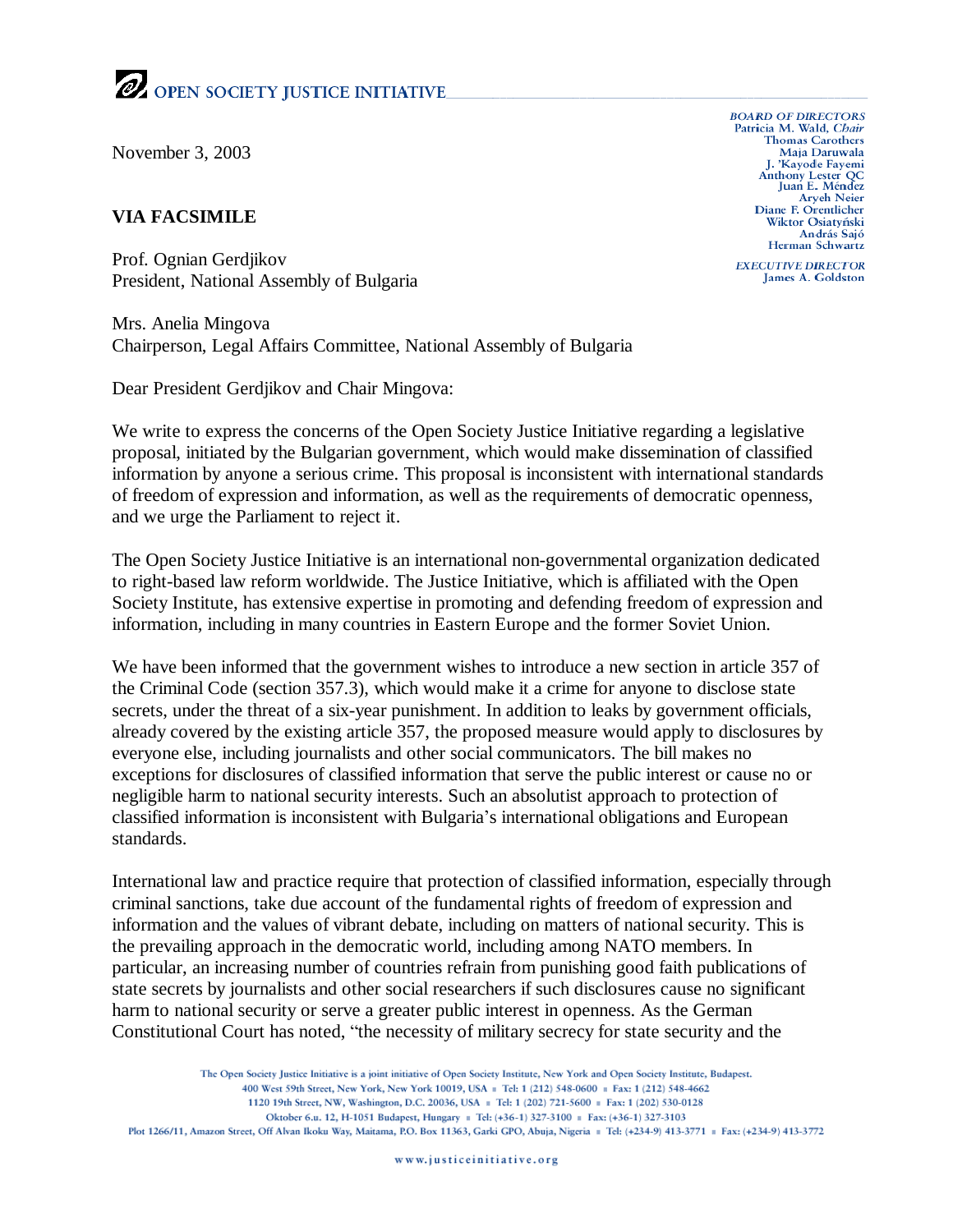November 3, 2003 Page 2

freedom of the press are not mutually exclusive principles. Rather, they are complementary, in that both are meant to preserve the [democratic state]." 1

A similar approach has been adopted by the European Court of Human Rights, whose authoritative interpretation of the European Convention on Human Rights is binding on Bulgaria. The European Court has long held that the public has a fundamental right to receive information and ideas, including on matters of national security, and that the media, in its capacity of "public watchdog," has a corresponding duty to inform the citizenry on such matters.<sup>2</sup>

The Johannesburg Principles on National Security, Freedom of Expression and Access to Information have also addressed the issue explicitly.<sup>3</sup> Principle 15, General Rule on Disclosure of Secret Information, provides:

No person may be punished on national security grounds for disclosure of information if (1) the disclosure does not actually harm and is not likely to harm a legitimate national security interest, or (2) the public interest in knowing the information outweighs the harm from disclosure.

The Bulgarian government's proposal overlooks the principles summarized above. Government officials have suggested that the new criminal provisions may be required by NATO's rules on protection of classified information shared among its member countries. While NATO regulations on these matters are themselves classified, it is unlikely that they would require states to protect such information through criminal sanctions that apply generally and in such overbroad fashion to all persons, including journalists. At least one NATO member, the United States, has no general laws that criminalize, as the Bulgarian proposal would, disclosure of state secrets of all kinds by every private person.

## **Recommendations**

For the reasons outlined above, *we strongly recommend that the proposed article 357.3 of the Criminal Code be rejected*. The Bulgarian government has simply failed to make the case that its current laws are insufficient to protect national security.

If a decision is nevertheless made that the section at issue be adopted in some form, we recommend that it incorporate the following principles, which draw upon international standards and best state practice in this area of law:

1. It should *not* be a crime for *anyone* to divulge classified information unless he/she knew or had reason to know, at the relevant time, that the information was:

 $\overline{a}$ 1 20 BVerfGE 162 (1966) (*Der Spiegel* Case), *as cited* in Donald Kommers, *The Constitutional Jurisprudence of the*  Federal Republic of Germany, 2<sup>nd</sup> ed. (1997), at 400.<br><sup>2</sup> See, among other cases, *Observer and Guardian v. United Kingdom* (1991), 14 EHRR 84, para. 59 (also known as

the *Spycatcher* cases).

 $3$  The Johannesburg Principles were adopted in 1995 by a group of experts in international law, national security, and human rights. According to the document's Introduction, the principles are "based on international and regional law and standards relating to the protection of human rights, evolving state practice (as reflected, *inter alia*, in judgments of national courts), and the general principles of law recognized by the community of nations. "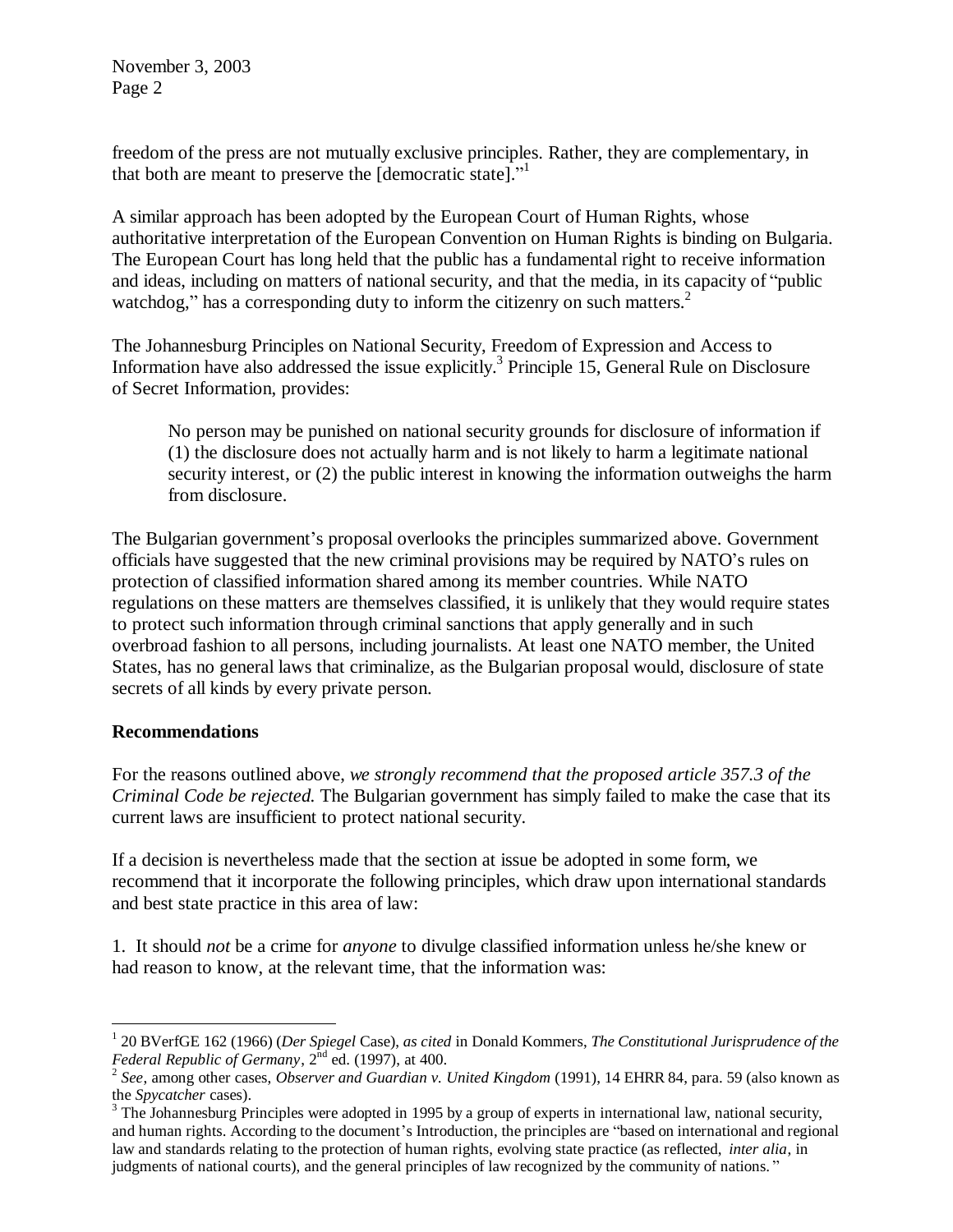$\overline{a}$ 

- (a) lawfully classified;
- (b) divulged to him/her in breach of a duty of confidentiality; and
- (c) sufficiently sensitive that its publication would be likely, considering all circumstances of the publication, to cause such *serious harm* to national security interests
- (d) that would outweigh any *public interest* benefits resulting from the publication.

2. Irrespective of the above, the person should not be held liable if the divulged information did not, *in fact*, cause serious harm, or a strong likelihood of serious harm, to national security.

3. In a criminal trial, the prosecution must bear the burden of proving all of the above, including the fact that the defendant knew or had reason to know that 1(a) through (d) applied.

4. The punishment for any criminal disclosures should be proportional and should not create undue chilling effects on future, legitimate expression.

Applying these principles to the text of the government proposal, we note the following deficiencies:

\* Absence of Knowledge Requirement – The proposed article 357.3 does not clearly restrict its application only to persons who divulge information *that they know to be classified*. If adopted in its present form, criminal penalties can be applied to persons who did not know or had no reason to know that they were publishing classified information.

\* No Breach of Duty Requirement – The proposed article would impose liability even where the defendant *reasonably believed the source of the information was authorized to disseminate it*. There may be situations in which government officials or others in possession of classified information may be legally authorized, or pretend to be authorized, to divulge classified information – for example, if they believe the classification was unlawful in the first place or has become redundant with time. Exposure of information that may have been unlawfully classified, to cover up wrongdoing or for some other unlawful purpose, has a long tradition in democratic societies and should be encouraged.

\* Lack of Balancing – The proposal would impose liability even where *disclosure is not likely to cause, or does not actually cause, serious harm and where there is substantial public interest in disclosure*. Under prevailing international standards, it is legitimate for the media and others in a democracy to disclose lawfully classified information if the disclosure serves sufficiently strong public interests and causes no serious and irreparable harm to national security. National security interests cannot automatically prevail over the fundamental need for a free flow of information and opinions; the two competing interests must be carefully balanced against one another.<sup>4</sup>

<sup>4</sup> Consider the German Constitutional Court's elaboration of this principle in the seminal *Der Spiegel* Case: "[The courts] must balance the dangers to the security of the country that may arise from the publication [of state secrets] against the need to be informed of important events, even those in the field of national defense. In this sense, [freedom of expression] exercises a basic limiting influence on the construction of the penal statute. " *Der Spiegel* Case, *as cited* in Kommers, note 1 above, at 400. The principles developed by the German Constitutional Court have been explicitly incorporated into a number of German statutes.